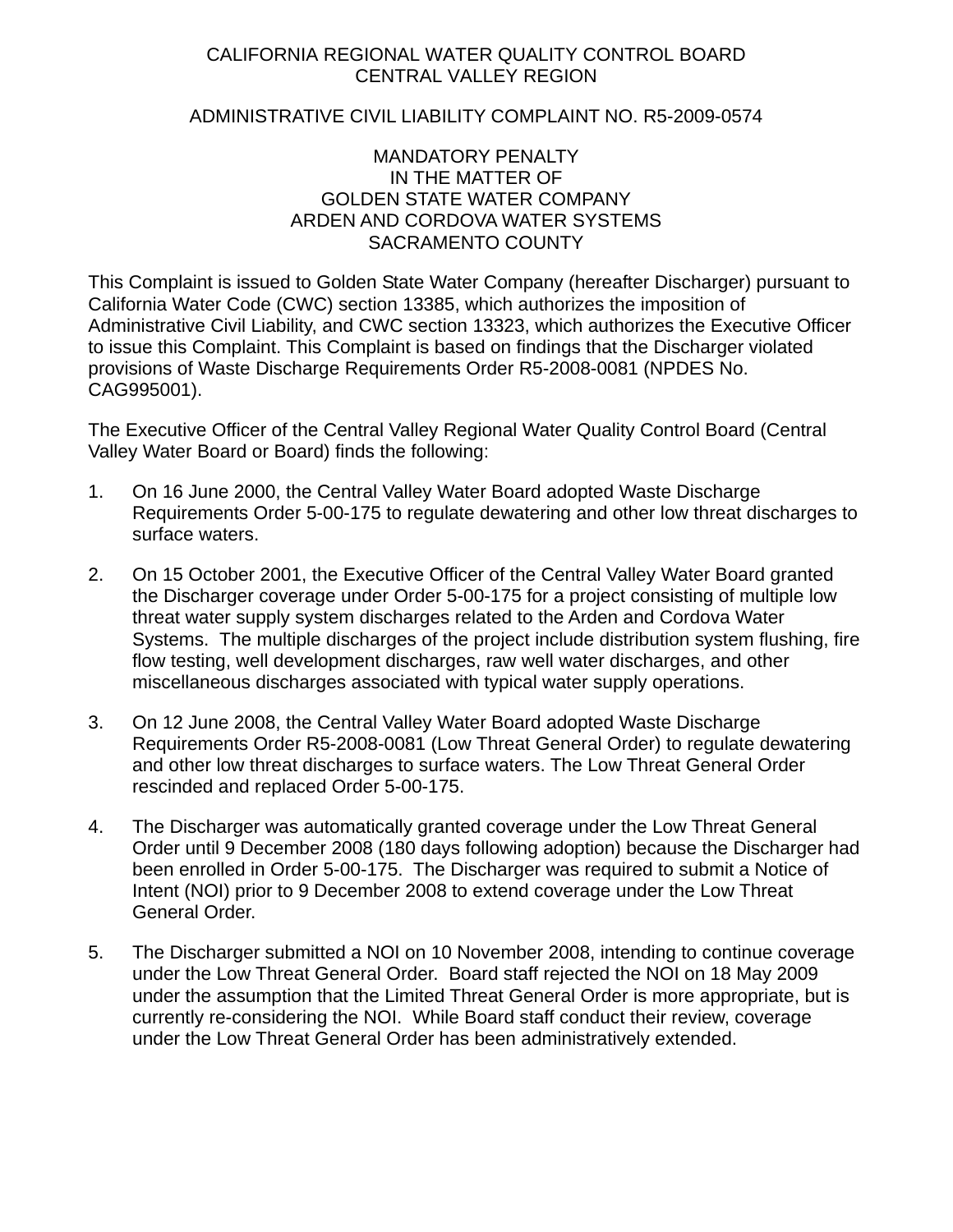- 6. This Complaint covers the period from 12 June 2008 through 30 September 2009. On 9 June 2009, Central Valley Water Board staff issued the Discharger a Notice of Violation for the period from 12 June 2008 through 9 December 2008 that included late reporting violations for failure to submit monitoring reports for the 2008 Quarter 3 and 2008 Quarter 4 monitoring periods. Board staff later determined that the monitoring reports were submitted on time, and the late reporting violations have been dismissed. However, these monitoring reports described violations of effluent limitations. This Complaint assesses administrative civil liability for these effluent limitation violations.
- 7. CWC sections 13385(h) and (i) require assessment of mandatory penalties and state, in part, the following:

CWC section 13385(h)(1) states:

Notwithstanding any other provision of this division, and except as provided in subdivisions (j), (k), and (l), a mandatory minimum penalty of three thousand dollars (\$3,000) shall be assessed for each serious violation.

CWC section 13385 (h)(2) states:

For the purposes of this section, a "serious violation" means any waste discharge that violates the effluent limitations contained in the applicable waste discharge requirements for a Group II pollutant, as specified in Appendix A to Section 123.45 of Title 40 of the Code of Federal Regulations, by 20 percent or more, or for a Group II pollutant, as specified in Appendix A to Section 123.45 of Title 40 of the Code of Federal Regulations, by 40 percent or more.

CWC section 13385(i)(1) states:

Notwithstanding any other provision of this division, and except as provided in subdivisions (j), (k), and (l), a mandatory minimum penalty of three thousand dollars (\$3,000) shall be assessed for each violation whenever the person does any of the following four or more times in any period of six consecutive months, except that the requirement to assess the mandatory minimum penalty shall not be applicable to the first three violations:

(A) Violates a waste discharge requirement effluent limitation.

(B) Fails to file a report pursuant to Section 13260.

(C) Files an incomplete report pursuant to Section 13260.

(D) Violates a toxicity effluent limitation contained in the applicable waste discharge requirements where the waste discharge requirements do not contain pollutant-specific effluent limitations for toxic pollutants.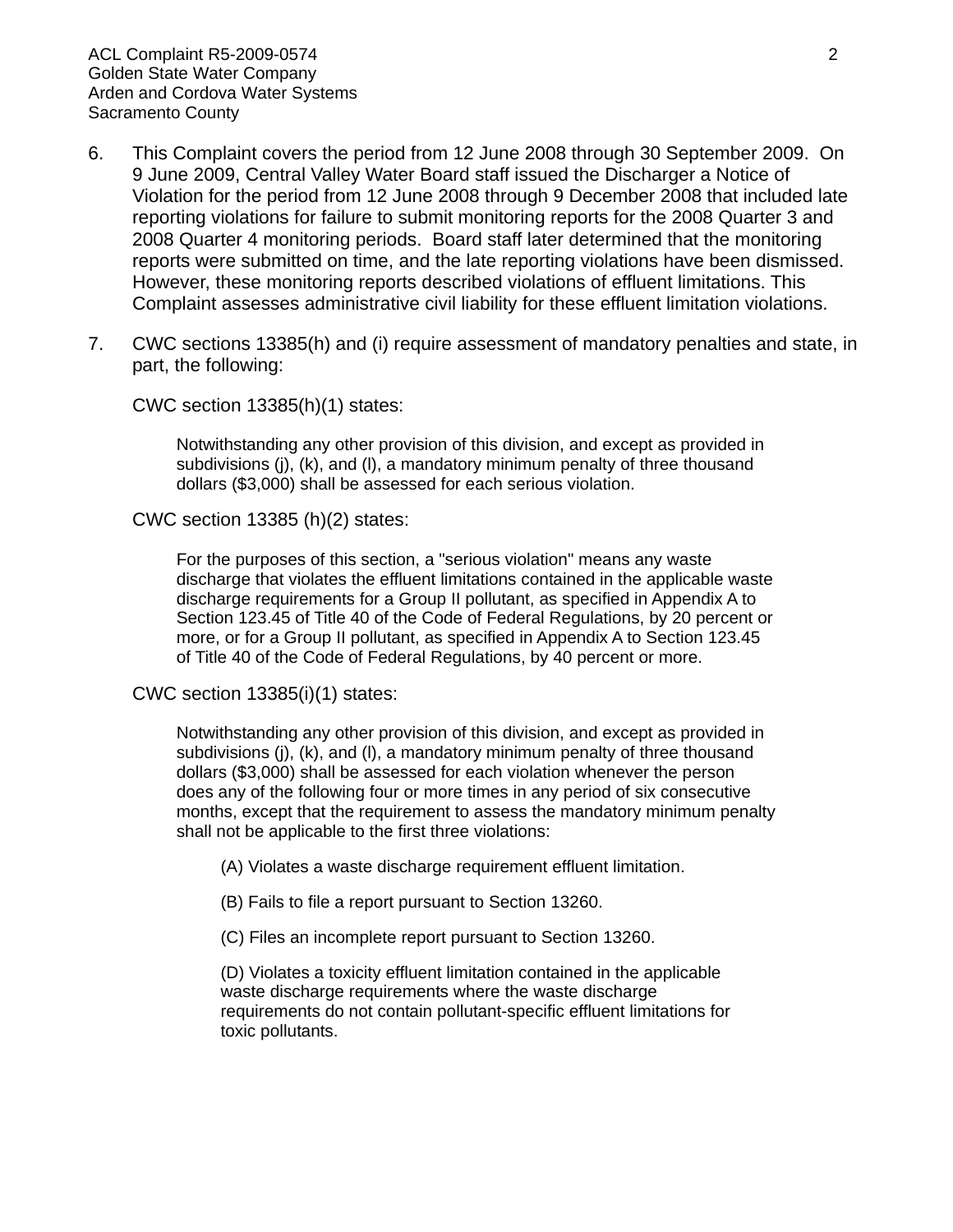8. CWC section 13323 states, in part:

Any executive officer of a regional board may issue a complaint to any person on whom administrative civil liability may be imposed pursuant to this article. The complaint shall allege the act or failure to act that constitutes a violation of law, the provision authorizing civil liability to be imposed pursuant to this article, and the proposed civil liability.

- 9. The Low Threat General Order, Paragraph V.A.1.a states:
	- a. The discharge of pollutants from dewatering and other low threat discharges shall not exceed the following effluent limitations:

#### **Table 3. Effluent Limitations**

|                               |       | <b>Effluent Limitations</b> |         |         |  |
|-------------------------------|-------|-----------------------------|---------|---------|--|
|                               |       | Average                     | Weekly  | Maximum |  |
| Parameter                     | Units | Monthly                     | Average | Daily   |  |
| <b>Total Suspended Solids</b> | mg/L  | 10                          | 15      | 30      |  |
| Settleable Solids             | mL/L  | $-$                         | $- -$   | 0.1     |  |

- 10. According to the Discharger's self-monitoring reports, the Discharger committed one (1) serious Group I violation of the above effluent limitations contained in the Low Threat General Order during the period from 12 June 2008 through 30 September 2009. This violation is defined as serious because measured concentrations of the Group I constituent exceeded maximum prescribed levels by more than 40 percent. The mandatory minimum penalty for this serious violation is **three thousand dollars (\$3,000)**.
- 11. According to the Discharger's self-monitoring reports, the Discharger committed two (2) non-serious violations of the above effluent limitations contained in the Low Threat General Order during the period from 12 June 2008 through 30 September 2009. These violations are not subject to mandatory penalties under CWC section 13385(i)(1) because they were preceded by fewer than three similar violations within a 180-day period.
- 12. The total amount of the mandatory penalties assessed for the cited violation is **three thousand dollars (\$3,000)**. A detailed list of the violations is included in Attachment A, a part of this Complaint.
- 13. Issuance of this Administrative Civil Liability Complaint to enforce CWC Division 7, Chapter 5.5 is exempt from the provisions of the California Environmental Quality Act (Public Resources Code section 21000 et seq.), in accordance with California Code of Regulations, title 14, section 15321(a)(2).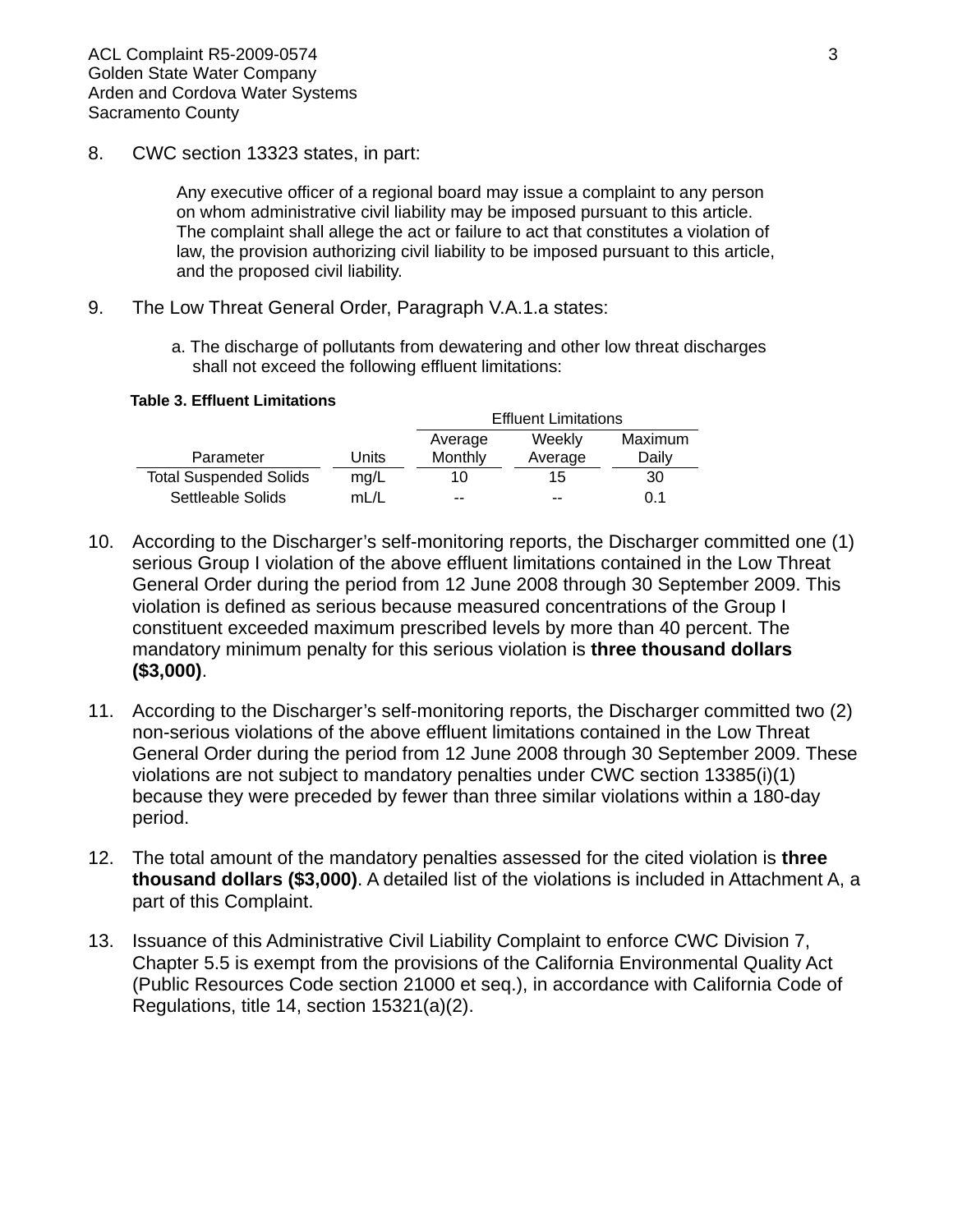# **GOLDEN STATE WATER COMPANY IS HEREBY GIVEN NOTICE THAT:**

- 1. The Executive Officer of the Central Valley Water Board proposes that the Discharger be assessed an Administrative Civil Liability in the amount of **three thousand dollars (\$3,000)**.
- 2. A hearing on this matter will be conducted at the Central Valley Water Board meeting scheduled on **27/28/29 January 2010**, unless any of the following occurs by **14 December 2009**:
	- a) The Discharger waives the hearing by completing the attached form (checking off the box next to Option #1) and returning it to the Central Valley Water Board, along with payment for the proposed civil liability of **three thousand dollars (\$3,000)**; or
	- b) The Central Valley Water Board agrees to postpone any necessary hearing after the Discharger requests to engage in settlement discussions by checking off the box next to Option #2 on the attached form, and returns it to the Board along with a letter describing the issues to be discussed; or
	- c) The Central Valley Water Board agrees to postpone any necessary hearing after the Discharger requests a delay by checking off the box next to Option #3 on the attached form, and returns it to the Board along with a letter describing the issues to be discussed.
- 3. If a hearing on this matter is held, the Central Valley Water Board will consider whether to affirm, reject, or modify the proposed Administrative Civil Liability, or whether to refer the matter to the Attorney General for recovery of judicial civil liability.

If this matter proceeds to hearing, the Executive Officer reserves the right to amend the proposed amount of civil liability to conform to the evidence presented, including but not limited to, increasing the proposed amount to account for the costs of enforcement (including staff, legal and expert witness costs) incurred after the date of the issuance of this Complaint through completion of the hearing.

*original signed by Joe Karkoski for* 

PAMELA C.CREEDON, Executive Officer

12 November 2009

**Date** 

Attachment A: Record of Violations

SMJ: 2 November 2009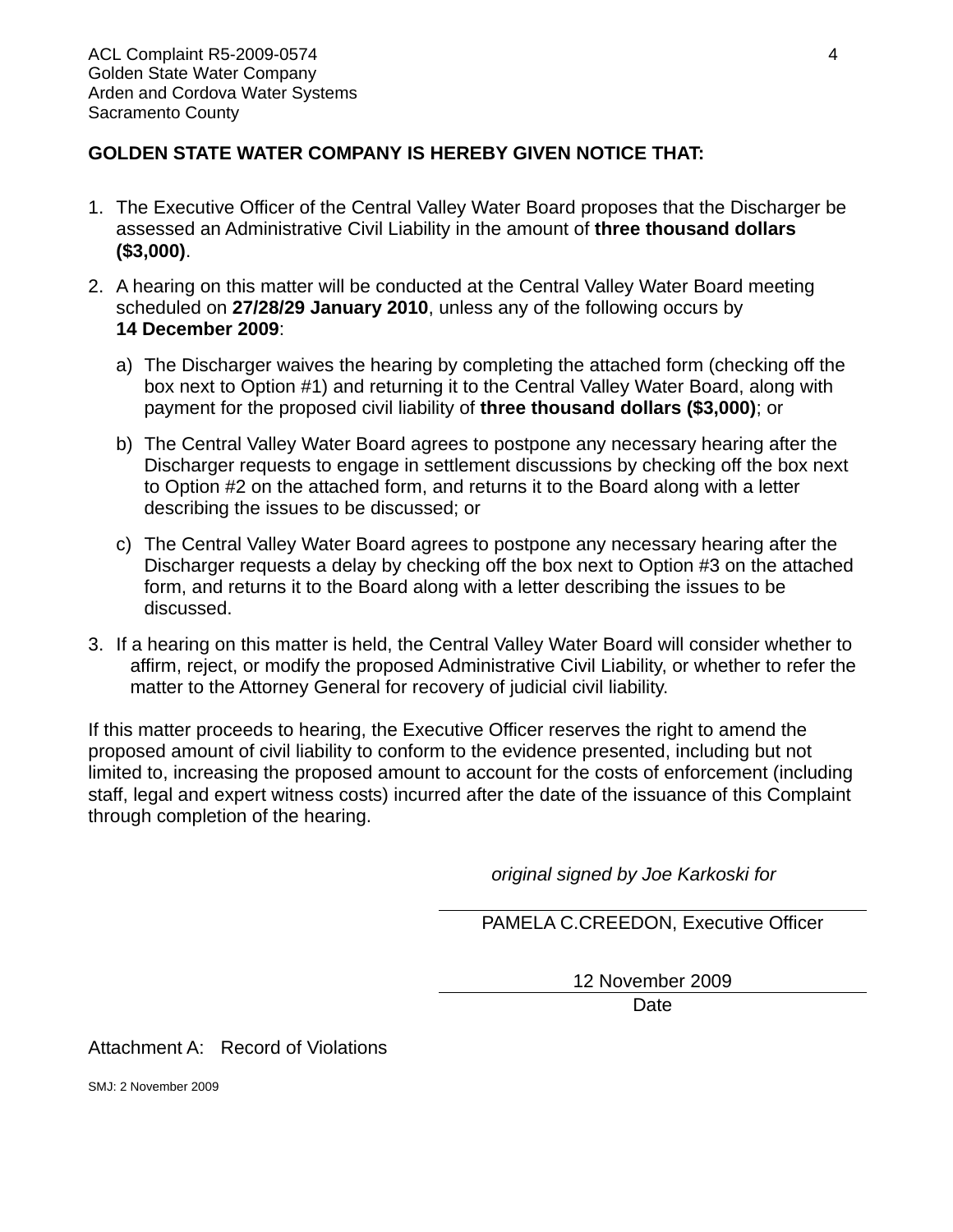#### **WAIVER FORM FOR ADMINISTRATIVE CIVIL LIABILITY COMPLAINT**

By signing this waiver, I affirm and acknowledge the following:

I am duly authorized to represent Golden State Water Company (hereafter Discharger) in connection with Administrative Civil Liability Complaint RX-2009-0574 (hereafter Complaint). I am informed that California Water Code section 13323, subdivision (b), states that, "a hearing before the regional board shall be conducted within 90 days after the party has been served. The person who has been issued a complaint may waive the right to a hearing."

### *□ (OPTION 1: Check here if the Discharger waives the hearing requirement and will pay in full.)*

- a. I hereby waive any right the Discharger may have to a hearing before the Central Valley Water Board.
- b. I certify that the Discharger will remit payment for the proposed civil liability in the full amount of **three thousand dollars (\$3,000)** by check that references "ACL Complaint R5-20XX-0574." made payable to the *State Water Pollution Cleanup and Abatement Account*. Payment must be received by the Central Valley Water Board by **14 December 2009**.
- c. I understand the payment of the above amount constitutes a proposed settlement of the Complaint, and that any settlement will not become final until after a 30-day public notice and comment period. Should the Central Valley Water Board receive significant new information or comments during this comment period, the Central Valley Water Board's Executive Officer may withdraw the complaint, return payment, and issue a new complaint. I also understand that approval of the settlement will result in the Discharger having waived the right to contest the allegations in the Complaint and the imposition of civil liability.
- d. I understand that payment of the above amount is not a substitute for compliance with applicable laws and that continuing violations of the type alleged in the Complaint may subject the Discharger to further enforcement, including additional civil liability.

*□ (OPTION 2: Check here if the Discharger waives the 90-day hearing requirement in order to engage in settlement discussions.)* I hereby waive any right the Discharger may have to a hearing before the Central Valley Water Board within 90 days after service of the complaint, but I reserve the ability to request a hearing in the future. I certify that the Discharger will promptly engage the Central Valley Water Board Prosecution Team in settlement discussions to attempt to resolve the outstanding violation(s). By checking this box, the Discharger requests that the Central Valley Water Board delay the hearing so that the Discharger and the Prosecution Team can discuss settlement. It remains within the discretion of the Central Valley Water Board to agree to delay the hearing. Any proposed settlement is subject to the conditions described above under "Option 1."

*□ (OPTION 3: Check here if the Discharger waives the 90-day hearing requirement in order to extend the hearing date and/or hearing deadlines. Attach a separate sheet with the amount of additional time requested and the rationale.)* I hereby waive any right the Discharger may have to a hearing before the Central Valley Water Board within 90 days after service of the complaint. By checking this box, the Discharger requests that the Central Valley Water Board delay the hearing and/or hearing deadlines so that the Discharger may have additional time to prepare for the hearing. It remains within the discretion of the Central Valley Water Board to approve the extension.

(Print Name and Title)

(Signature)

(Date)